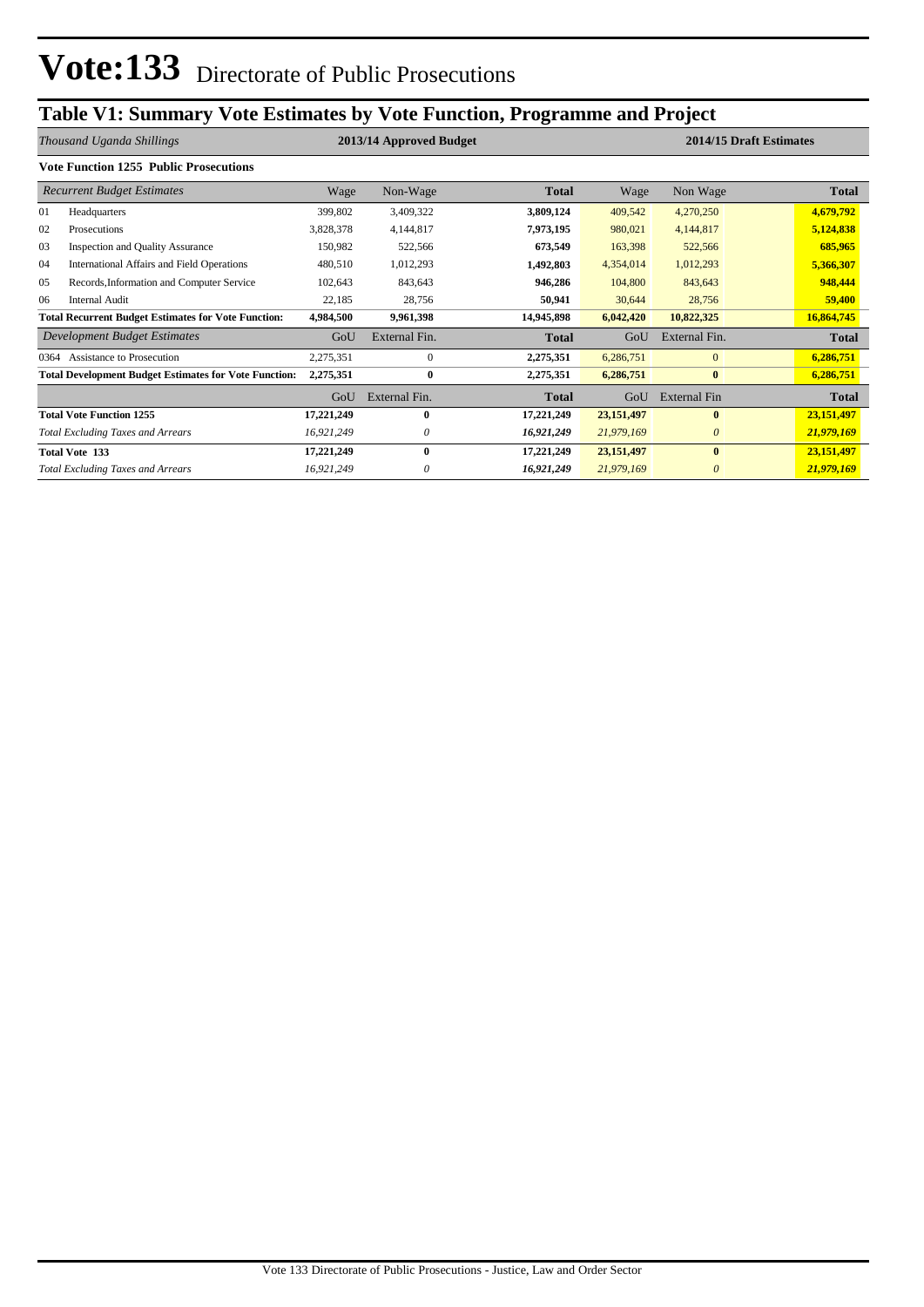# **Table V2: Summary Vote Estimates by Item**

| Thousand Uganda Shillings                                |                  | 2013/14 Approved Budget |              |              | 2014/15 Draft Estimates |                         |
|----------------------------------------------------------|------------------|-------------------------|--------------|--------------|-------------------------|-------------------------|
|                                                          |                  | GoU External Fin.       | <b>Total</b> |              | GoU External Fin.       | Total                   |
| <b>Employees, Goods and Services (Outputs Provided)</b>  | 14,945,898       | 0                       | 14,945,898   | 16,003,818   | $\boldsymbol{\theta}$   | 16,003,818              |
| 211101 General Staff Salaries                            | 4,929,600        | $\boldsymbol{0}$        | 4,929,600    | 5,987,520    | $\mathbf{0}$            | 5,987,520               |
| 211103 Allowances                                        | 1,457,830        | $\bf{0}$                | 1,457,830    | 1,587,830    | $\mathbf{0}$            | 1,587,830               |
| 211104 Statutory salaries                                | 54,900           | $\boldsymbol{0}$        | 54,900       | 54,900       | $\mathbf{0}$            | 54,900                  |
| 213001 Medical expenses (To employees)                   | 120,000          | $\boldsymbol{0}$        | 120,000      | 120,000      | $\mathbf{0}$            | 120,000                 |
| 213002 Incapacity, death benefits and funeral expenses   | 200,000          | $\boldsymbol{0}$        | 200,000      | 200,000      | $\mathbf{0}$            | 200,000                 |
| 221001 Advertising and Public Relations                  | 89,537           | $\boldsymbol{0}$        | 89,537       | 89,537       | $\mathbf{0}$            | 89,537                  |
| 221002 Workshops and Seminars                            | 223,560          | $\mathbf{0}$            | 223,560      | 223,560      | $\mathbf{0}$            | 223,560                 |
| 221003 Staff Training                                    | 480,000          | $\boldsymbol{0}$        | 480,000      | 480,000      | $\overline{0}$          | 480,000                 |
| 221004 Recruitment Expenses                              | 63,500           | $\boldsymbol{0}$        | 63,500       | 63,500       | $\mathbf{0}$            | 63,500                  |
| 221006 Commissions and related charges                   | 1,089,027        | $\boldsymbol{0}$        | 1,089,027    | 1,339,027    | $\overline{0}$          | 1,339,027               |
| 221007 Books, Periodicals & Newspapers                   | 8,667            | $\boldsymbol{0}$        | 8,667        | 28,667       | $\mathbf{0}$            | 28,667                  |
| 221008 Computer supplies and Information Technology (IT) | 145,499          | $\boldsymbol{0}$        | 145,499      | 145,499      | $\mathbf{0}$            | 145,499                 |
| 221009 Welfare and Entertainment                         | 223,157          | $\boldsymbol{0}$        | 223,157      | 223,157      | $\mathbf{0}$            | 223,157                 |
| 221011 Printing, Stationery, Photocopying and Binding    | 802,686          | $\boldsymbol{0}$        | 802,686      | 874,308      | $\mathbf{0}$            | 874,308                 |
| 221012 Small Office Equipment                            | 137,029          | $\boldsymbol{0}$        | 137,029      | 149,149      | $\mathbf{0}$            | 149,149                 |
| 221016 IFMS Recurrent costs                              | 32,746           | $\boldsymbol{0}$        | 32,746       | 32,746       | $\overline{0}$          | 32,746                  |
| 221017 Subscriptions                                     | 63,001           | $\boldsymbol{0}$        | 63,001       | 63,001       | $\overline{0}$          | 63,001                  |
| 222001 Telecommunications                                | 192,283          | $\boldsymbol{0}$        | 192,283      | 232,283      | $\mathbf{0}$            | 232,283                 |
| 222002 Postage and Courier                               | 42,250           | $\boldsymbol{0}$        | 42,250       | 42,250       | $\mathbf{0}$            | 42,250                  |
| 222003 Information and communications technology (ICT)   | 42,000           | $\boldsymbol{0}$        | 42,000       | 72,000       | $\mathbf{0}$            | 72,000                  |
| 223001 Property Expenses                                 | 45,000           | $\boldsymbol{0}$        | 45,000       | 45,000       | $\mathbf{0}$            | 45,000                  |
| 223003 Rent – (Produced Assets) to private entities      | 1,177,995        | $\boldsymbol{0}$        | 1,177,995    | 1,177,975    | $\mathbf{0}$            | 1,177,975               |
| 223004 Guard and Security services                       | 49,174           | $\boldsymbol{0}$        | 49,174       | 49,174       | $\mathbf{0}$            | 49,174                  |
| 223005 Electricity                                       | 79,259           | $\boldsymbol{0}$        | 79,259       | 79,259       | $\mathbf{0}$            | 79,259                  |
| 223006 Water                                             | 17,900           | $\boldsymbol{0}$        | 17,900       | 17,900       | $\mathbf{0}$            | 17,900                  |
| 224002 General Supply of Goods and Services              | 932,394          | $\mathbf{0}$            | 932,394      | $\mathbf{0}$ | $\mathbf{0}$            | $\overline{\mathbf{0}}$ |
| 224004 Cleaning and Sanitation                           | $\boldsymbol{0}$ | $\boldsymbol{0}$        | $\bf{0}$     | 25,231       | $\mathbf{0}$            | 25,231                  |
| 224005 Uniforms, Beddings and Protective Gear            | $\mathbf{0}$     | $\boldsymbol{0}$        | $\bf{0}$     | 47,020       | $\mathbf{0}$            | 47,020                  |
| 227001 Travel inland                                     | 830,093          | $\boldsymbol{0}$        | 830,093      | 922,093      | $\mathbf{0}$            | 922,093                 |
| 227002 Travel abroad                                     | 228,768          | $\bf{0}$                | 228,768      | 236,768      | $\mathbf{0}$            | 236,768                 |
| 227004 Fuel, Lubricants and Oils                         | 484,608          | $\boldsymbol{0}$        | 484,608      | 634,608      | $\mathbf{0}$            | 634,608                 |
| 228002 Maintenance - Vehicles                            | 568,635          | $\boldsymbol{0}$        | 568,635      | 625,056      | $\mathbf{0}$            | 625,056                 |
| 228003 Maintenance - Machinery, Equipment & Furniture    | 134,800          | $\boldsymbol{0}$        | 134,800      | 134,800      | $\boldsymbol{0}$        | 134,800                 |
| <b>Investment</b> (Capital Purchases)                    | 2,275,351        | $\pmb{\theta}$          | 2,275,351    | 6,286,751    | $\boldsymbol{\theta}$   | 6,286,751               |
| 231004 Transport equipment                               | 700,000          | $\boldsymbol{0}$        | 700,000      | 500,000      | $\mathbf{0}$            | 500,000                 |
| 231005 Machinery and equipment                           | 1,220,351        | $\boldsymbol{0}$        | 1,220,351    | 4,975,351    | $\overline{0}$          | 4,975,351               |
| 231006 Furniture and fittings (Depreciation)             | 55,000           | $\boldsymbol{0}$        | 55,000       | 500,000      | $\mathbf{0}$            | 500,000                 |
| 312204 Taxes on Machinery, Furniture & Vehicles          | $\boldsymbol{0}$ | $\boldsymbol{0}$        | $\bf{0}$     | 311,400      | $\boldsymbol{0}$        | 311,400                 |
| 312206 Gross Tax                                         | 300,000          | $\boldsymbol{0}$        | 300,000      | $\mathbf{0}$ | $\bf{0}$                | $\mathbf{0}$            |
| <b>Arrears</b>                                           | 0                | $\boldsymbol{\theta}$   | 0            | 860,928      | $\boldsymbol{\theta}$   | 860,928                 |
| 321605 Domestic arrears (Budgeting)                      | 0                | $\boldsymbol{0}$        | $\bf{0}$     | 860,928      | $\bf{0}$                | 860,928                 |
| <b>Grand Total Vote 133</b>                              | 17,221,249       | $\boldsymbol{0}$        | 17,221,249   | 23, 151, 497 | $\bf{0}$                | 23,151,497              |
| <b>Total Excluding Taxes and Arrears</b>                 | 16,921,249       | $\theta$                | 16,921,249   | 21,979,169   | $\boldsymbol{\theta}$   | 21,979,169              |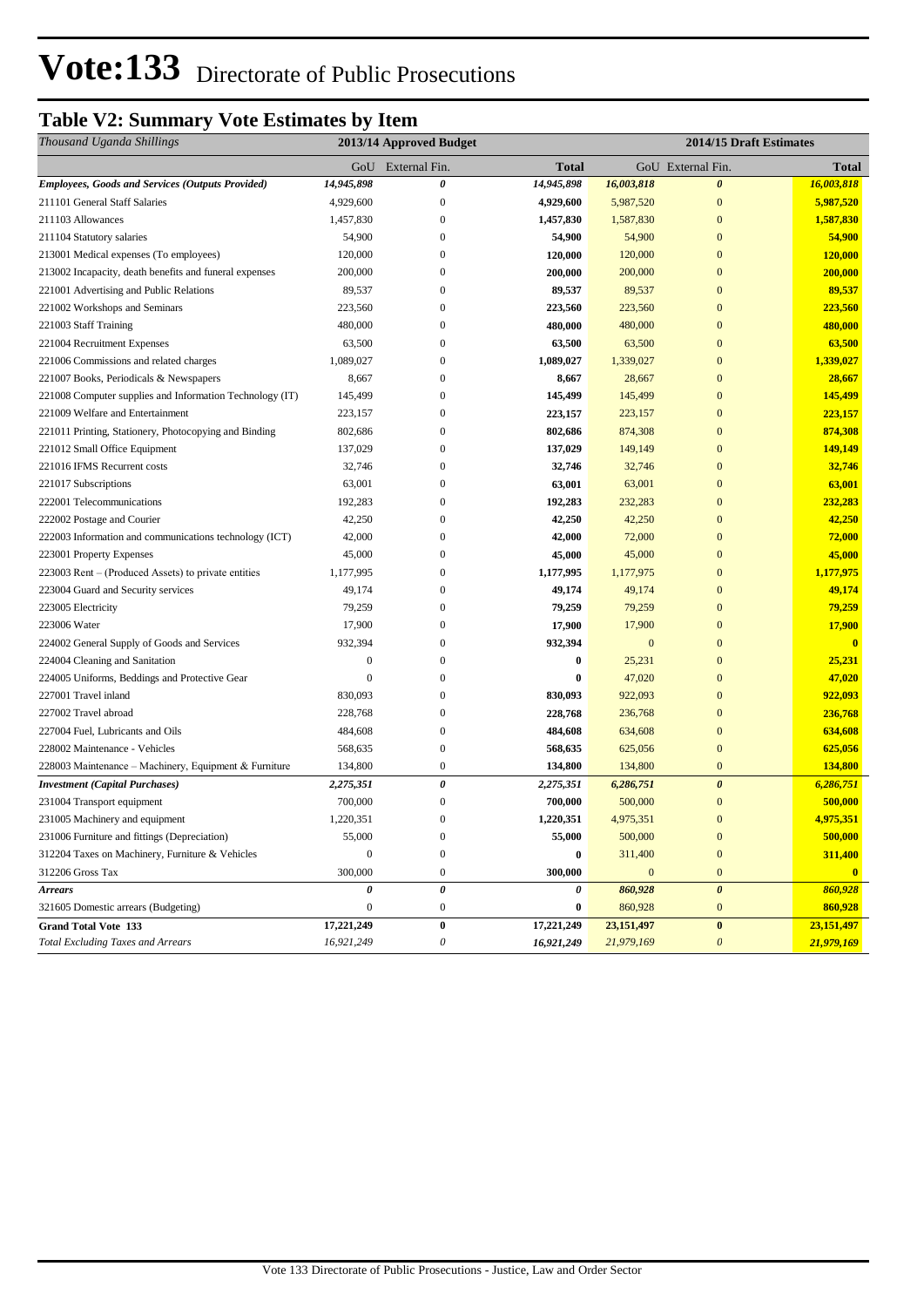## **Table V3: Detailed Estimates by Vote Function, Cost Centre, Output and Item**

### *Vote Function 1255 Public Prosecutions*

#### *Recurrent Budget Estimates*

#### **Programme 01 Headquarters**

| Thousand Uganda Shillings                              | 2013/14 Approved Budget |                       |                       | 2014/15 Draft Estimates |                |              |  |
|--------------------------------------------------------|-------------------------|-----------------------|-----------------------|-------------------------|----------------|--------------|--|
| <b>Outputs Provided</b>                                | Wage                    | Non-Wage              | <b>Total</b>          | Wage                    | Non Wage       | <b>Total</b> |  |
| Output:125504 Human Resource and Admnistration support |                         |                       |                       |                         |                |              |  |
| 211101 General Staff Salaries                          | 344,902                 | $\boldsymbol{0}$      | 344,902               | 354,642                 | $\mathbf{0}$   | 354,642      |  |
| 211103 Allowances                                      | $\mathbf{0}$            | 529,000               | 529,000               | $\mathbf{0}$            | 509,000        | 509,000      |  |
| 211104 Statutory salaries                              | 54,900                  | $\theta$              | 54,900                | 54,900                  | $\overline{0}$ | 54,900       |  |
| 213001 Medical expenses (To employees)                 | $\boldsymbol{0}$        | 29,560                | 29,560                | $\mathbf{0}$            | 29,560         | 29,560       |  |
| 213002 Incapacity, death benefits and funeral e        | $\mathbf{0}$            | 42,539                | 42,539                | $\mathbf{0}$            | 42,539         | 42,539       |  |
| 221001 Advertising and Public Relations                | $\overline{0}$          | 59,537                | 59,537                | $\overline{0}$          | 59,537         | 59,537       |  |
| 221002 Workshops and Seminars                          | $\overline{0}$          | 93,600                | 93,600                | $\mathbf{0}$            | 93,600         | 93,600       |  |
| 221003 Staff Training                                  | $\overline{0}$          | 150,516               | 150,516               | $\overline{0}$          | 150,516        | 150,516      |  |
| 221004 Recruitment Expenses                            | $\boldsymbol{0}$        | 63,500                | 63,500                | $\mathbf{0}$            | 63,500         | 63,500       |  |
| 221007 Books, Periodicals & Newspapers                 | $\mathbf{0}$            | 6,107                 | 6,107                 | $\mathbf{0}$            | 6,107          | 6,107        |  |
| 221009 Welfare and Entertainment                       | $\boldsymbol{0}$        | 57,999                | 57,999                | $\mathbf{0}$            | 57,999         | 57,999       |  |
| 221011 Printing, Stationery, Photocopying and          | $\overline{0}$          | 135,521               | 135,521               | $\overline{0}$          | 135,521        | 135,521      |  |
| 221012 Small Office Equipment                          | $\boldsymbol{0}$        | 66,000                | 66,000                | $\mathbf{0}$            | 66,120         | 66,120       |  |
| 221016 IFMS Recurrent costs                            | $\boldsymbol{0}$        | 32,746                | 32,746                | $\mathbf{0}$            | 32,746         | 32,746       |  |
| 221017 Subscriptions                                   | $\mathbf{0}$            | 7,501                 | 7,501                 | $\overline{0}$          | 7,501          | 7,501        |  |
| 222001 Telecommunications                              | $\overline{0}$          | 70,008                | 70,008                | $\overline{0}$          | 90,008         | 90,008       |  |
| 223001 Property Expenses                               | $\overline{0}$          | 45,000                | 45,000                | $\overline{0}$          | 45,000         | 45,000       |  |
| 223003 Rent - (Produced Assets) to private enti        | $\boldsymbol{0}$        | 1,177,995             | 1,177,995             | $\mathbf{0}$            | 1,177,975      | 1,177,975    |  |
| 223004 Guard and Security services                     | $\overline{0}$          | 25,500                | 25,500                | $\mathbf{0}$            | 25,500         | 25,500       |  |
| 223005 Electricity                                     | $\overline{0}$          | 79,259                | 79,259                | $\mathbf{0}$            | 79,259         | 79,259       |  |
| 223006 Water                                           | $\overline{0}$          | 17,900                | 17,900                | $\overline{0}$          | 17,900         | 17,900       |  |
| 224002 General Supply of Goods and Services            | $\mathbf{0}$            | 35,100                | 35,100                | $\mathbf{0}$            | $\mathbf{0}$   | $\mathbf{0}$ |  |
| 224004 Cleaning and Sanitation                         | $\overline{0}$          | $\overline{0}$        | $\bf{0}$              | $\overline{0}$          | 16,853         | 16,853       |  |
| 224005 Uniforms, Beddings and Protective Gea           | $\boldsymbol{0}$        | $\Omega$              | $\bf{0}$              | $\mathbf{0}$            | 18,147         | 18,147       |  |
| 227001 Travel inland                                   | $\overline{0}$          | 360,538               | 360,538               | $\overline{0}$          | 360,538        | 360,538      |  |
| 227002 Travel abroad                                   | $\theta$                | 51,750                | 51,750                | $\overline{0}$          | 51,750         | 51,750       |  |
| 227004 Fuel, Lubricants and Oils                       | $\overline{0}$          | 78,647                | 78,647                | $\mathbf{0}$            | 78,647         | 78,647       |  |
| 228002 Maintenance - Vehicles                          | $\boldsymbol{0}$        | 157,499               | 157,499               | $\mathbf{0}$            | 157,499        | 157,499      |  |
| 228003 Maintenance – Machinery, Equipment              | $\boldsymbol{0}$        | 36,000                | 36,000                | $\mathbf{0}$            | 36,000         | 36,000       |  |
| Total Cost of Output 125504:                           | 399,802                 | 3,409,322             | 3,809,124             | 409,542                 | 3,409,322      | 3,818,864    |  |
| <b>Total Cost of Outputs Provided</b>                  | 399,802                 | 3,409,322             | 3,809,124             | 409,542                 | 3,409,322      | 3,818,864    |  |
| <b>Arrears</b>                                         | Wage                    | Non-Wage              | <b>Total</b>          | Wage                    | Non Wage       | <b>Total</b> |  |
| Output:125599 Arrears                                  |                         |                       |                       |                         |                |              |  |
| 321605 Domestic arrears (Budgeting)                    | $\mathbf{0}$            | $\mathbf{0}$          | $\bf{0}$              | $\mathbf{0}$            | 860,928        | 860,928      |  |
| Total Cost of Output 125599:                           | $\boldsymbol{\theta}$   | $\boldsymbol{\theta}$ | $\boldsymbol{\theta}$ | $\boldsymbol{\theta}$   | 860,928        | 860,928      |  |
| <b>Total Cost of Arrears</b>                           | $\bf{0}$                | $\bf{0}$              | $\bf{0}$              | $\bf{0}$                | 860,928        | 860,928      |  |
| <b>Total Programme 01</b>                              | 399,802                 | 3,409,322             | 3,809,124             | 409,542                 | 4,270,250      | 4,679,792    |  |
| <b>Total Excluding Arrears</b>                         | 399,802                 | 3,409,322             | 3,809,124             | 409,542                 | 3,409,322      | 3,818,864    |  |

#### **Programme 02 Prosecutions**

| Thousand Uganda Shillings                       |                  | 2013/14 Approved Budget |              |                | 2014/15 Draft Estimates |              |  |
|-------------------------------------------------|------------------|-------------------------|--------------|----------------|-------------------------|--------------|--|
| <b>Outputs Provided</b>                         | Wage             | Non-Wage                | <b>Total</b> | Wage           | Non Wage                | <b>Total</b> |  |
| <b>Output:125501 Criminal Prosecutions</b>      |                  |                         |              |                |                         |              |  |
| 211101 General Staff Salaries                   | 3,828,378        | $\mathbf{0}$            | 3,828,378    | 980,021        | $\mathbf{0}$            | 980,021      |  |
| 211103 Allowances                               | $\boldsymbol{0}$ | 815,702                 | 815,702      | $\overline{0}$ | 815,702                 | 815,702      |  |
| 213001 Medical expenses (To employees)          | $\mathbf{0}$     | 34,067                  | 34,067       | $\overline{0}$ | 34,067                  | 34,067       |  |
| 213002 Incapacity, death benefits and funeral e | $\mathbf{0}$     | 60,000                  | 60,000       | $\overline{0}$ | 60,000                  | 60,000       |  |
| 221001 Advertising and Public Relations         | $\mathbf{0}$     | 7,500                   | 7,500        | $\overline{0}$ | 7,500                   | 7,500        |  |
| 221002 Workshops and Seminars                   | $\boldsymbol{0}$ | 67,200                  | 67,200       | $\mathbf{0}$   | 67,200                  | 67,200       |  |
| 221003 Staff Training                           | $\mathbf{0}$     | 149,999                 | 149,999      | $\mathbf{0}$   | 149,999                 | 149,999      |  |
| 221006 Commissions and related charges          | $\mathbf{0}$     | 1,076,000               | 1,076,000    | $\overline{0}$ | 1,076,000               | 1,076,000    |  |
| 221009 Welfare and Entertainment                | $\boldsymbol{0}$ | 10,500                  | 10,500       | $\overline{0}$ | 10,500                  | 10,500       |  |
| 221011 Printing, Stationery, Photocopying and   | $\boldsymbol{0}$ | 488,378                 | 488,378      | $\mathbf{0}$   | 480,000                 | 480,000      |  |

Vote 133 Directorate of Public Prosecutions - Justice, Law and Order Sector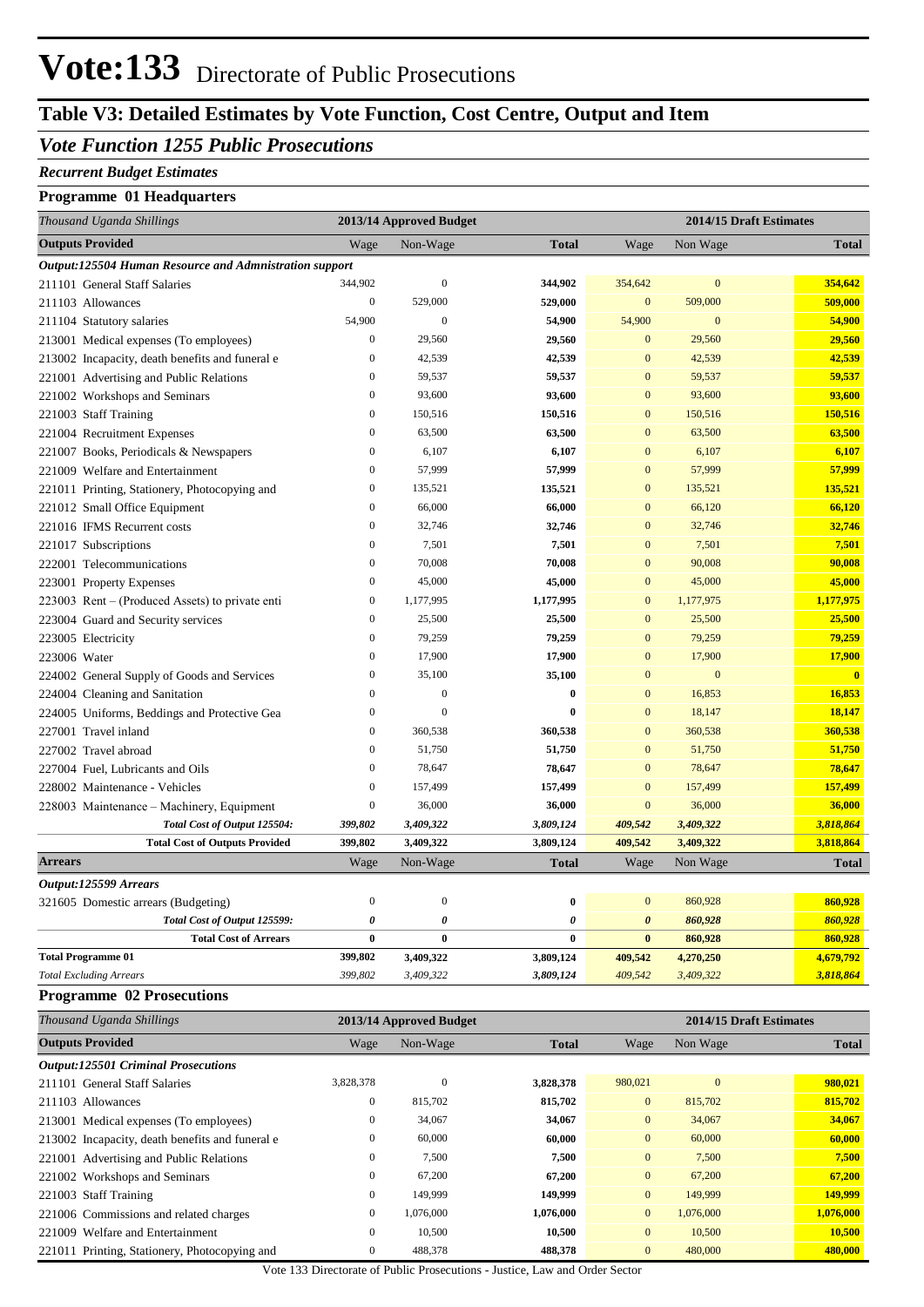# **Table V3: Detailed Estimates by Vote Function, Cost Centre, Output and Item**

### *Vote Function 1255 Public Prosecutions*

#### **Programme 02 Prosecutions**

| Thousand Uganda Shillings                     |              | 2013/14 Approved Budget |              |                       |                | 2014/15 Draft Estimates |
|-----------------------------------------------|--------------|-------------------------|--------------|-----------------------|----------------|-------------------------|
| <b>Outputs Provided</b>                       | Wage         | Non-Wage                | <b>Total</b> | Wage                  | Non Wage       | <b>Total</b>            |
| 221012 Small Office Equipment                 | $\mathbf{0}$ | 3,032                   | 3,032        | $\overline{0}$        | 3,032          | 3,032                   |
| 221017 Subscriptions                          | $\mathbf{0}$ | 15,000                  | 15,000       | $\mathbf{0}$          | 15,000         | 15,000                  |
| Telecommunications<br>222001                  | $\mathbf{0}$ | 8,200                   | 8,200        | $\mathbf{0}$          | 8,200          | 8,200                   |
| 223004 Guard and Security services            | 0            | 23,674                  | 23,674       | $\mathbf{0}$          | 23,674         | 23,674                  |
| 224002 General Supply of Goods and Services   | $\mathbf{0}$ | 848,421                 | 848,421      | $\overline{0}$        | $\overline{0}$ | $\mathbf{0}$            |
| 224004 Cleaning and Sanitation                | $\mathbf{0}$ | $\theta$                | $\bf{0}$     | $\mathbf{0}$          | 8,378          | 8,378                   |
| Travel inland<br>227001                       | $\mathbf{0}$ | 147,987                 | 147,987      | $\mathbf{0}$          | 147,987        | 147,987                 |
| 227002 Travel abroad                          | 0            | 16,000                  | 16,000       | $\mathbf{0}$          | 16,000         | 16,000                  |
| 227004 Fuel, Lubricants and Oils              | $\mathbf{0}$ | 160,423                 | 160,423      | $\overline{0}$        | 160,423        | 160,423                 |
| 228002 Maintenance - Vehicles                 | $\mathbf{0}$ | 212,734                 | 212,734      | $\overline{0}$        | 212,734        | 212,734                 |
| Total Cost of Output 125501:                  | 3,828,378    | 4,144,817               | 7,973,195    | 980,021               | 3,296,396      | 4,276,417               |
| Output:125507 Prosecution led Investigation   |              |                         |              |                       |                |                         |
| 211103 Allowances                             | $\mathbf{0}$ | $\mathbf{0}$            | 0            | $\overline{0}$        | 150,000        | 150,000                 |
| 221006 Commissions and related charges        | $\Omega$     | $\Omega$                | 0            | $\mathbf{0}$          | 250,000        | 250,000                 |
| 221011 Printing, Stationery, Photocopying and | $\Omega$     | $\Omega$                | 0            | $\mathbf{0}$          | 80,000         | 80,000                  |
| 221012 Small Office Equipment                 | $\Omega$     | $\Omega$                | 0            | $\mathbf{0}$          | 12,000         | 12,000                  |
| 222001 Telecommunications                     | 0            | 0                       | 0            | $\mathbf{0}$          | 20,000         | 20,000                  |
| 222003 Information and communications techn   | $\mathbf{0}$ | $\Omega$                | 0            | $\overline{0}$        | 30,000         | 30,000                  |
| 227001 Travel inland                          | $\Omega$     | $\Omega$                | 0            | $\mathbf{0}$          | 100,000        | 100,000                 |
| 227004 Fuel, Lubricants and Oils              | $\Omega$     | 0                       | 0            | $\mathbf{0}$          | 150,000        | 150,000                 |
| 228002 Maintenance - Vehicles                 | $\theta$     | $\Omega$                | $\bf{0}$     | $\overline{0}$        | 56,421         | 56,421                  |
| Total Cost of Output 125507:                  | 0            | 0                       | 0            | $\boldsymbol{\theta}$ | 848,421        | 848,421                 |
| <b>Total Cost of Outputs Provided</b>         | 3,828,378    | 4,144,817               | 7,973,195    | 980,021               | 4,144,817      | 5,124,838               |
| <b>Total Programme 02</b>                     | 3,828,378    | 4,144,817               | 7,973,195    | 980,021               | 4,144,817      | 5,124,838               |
| <b>Total Excluding Arrears</b>                | 3,828,378    | 4,144,817               | 7,973,195    | 980,021               | 4,144,817      | 5,124,838               |

#### **Programme 03 Inspection and Quality Assurance**

| Thousand Uganda Shillings                                      |                  | 2013/14 Approved Budget |              |                |                | 2014/15 Draft Estimates |
|----------------------------------------------------------------|------------------|-------------------------|--------------|----------------|----------------|-------------------------|
| <b>Outputs Provided</b>                                        | Wage             | Non-Wage                | <b>Total</b> | Wage           | Non Wage       | <b>Total</b>            |
| Output:125505 Inspection and Quality Assurance                 |                  |                         |              |                |                |                         |
| 211101 General Staff Salaries                                  | 150,982          | $\theta$                | 150,982      | 163,398        | $\overline{0}$ | 163,398                 |
| 213001 Medical expenses (To employees)                         | $\mathbf{0}$     | 10,000                  | 10,000       | $\mathbf{0}$   | 10,000         | 10,000                  |
| 213002 Incapacity, death benefits and funeral e                | 0                | 17,473                  | 17,473       | $\mathbf{0}$   | 17,473         | 17,473                  |
| 221001 Advertising and Public Relations                        | $\mathbf{0}$     | 7,500                   | 7,500        | $\mathbf{0}$   | 7,500          | 7,500                   |
| 221002 Workshops and Seminars                                  | $\boldsymbol{0}$ | 18,800                  | 18,800       | $\mathbf{0}$   | 18,800         | 18,800                  |
| 221003 Staff Training                                          | $\mathbf{0}$     | 45,500                  | 45,500       | $\mathbf{0}$   | 45,500         | 45,500                  |
| 221006 Commissions and related charges                         | $\boldsymbol{0}$ | 8,027                   | 8,027        | $\mathbf{0}$   | 8,027          | 8,027                   |
| 221009 Welfare and Entertainment                               | $\mathbf{0}$     | 22,500                  | 22,500       | $\mathbf{0}$   | 22,500         | 22,500                  |
| 221011 Printing, Stationery, Photocopying and                  | $\mathbf{0}$     | 21,151                  | 21,151       | $\mathbf{0}$   | 21,151         | 21,151                  |
| 221012 Small Office Equipment                                  | $\mathbf{0}$     | 12,500                  | 12,500       | $\mathbf{0}$   | 12,500         | 12,500                  |
| 221017 Subscriptions                                           | $\mathbf{0}$     | 6,000                   | 6,000        | $\overline{0}$ | 6,000          | 6,000                   |
| Telecommunications<br>222001                                   | 0                | 7,500                   | 7,500        | $\overline{0}$ | 7,500          | 7,500                   |
| 222003 Information and communications techn                    | $\boldsymbol{0}$ | 5,000                   | 5,000        | $\overline{0}$ | 5,000          | 5,000                   |
| Travel inland<br>227001                                        | $\boldsymbol{0}$ | 158,747                 | 158,747      | $\overline{0}$ | 158,747        | 158,747                 |
| Travel abroad<br>227002                                        | $\mathbf{0}$     | 48,968                  | 48,968       | $\mathbf{0}$   | 48,968         | 48,968                  |
| 227004 Fuel, Lubricants and Oils                               | $\mathbf{0}$     | 95,398                  | 95,398       | $\overline{0}$ | 95,398         | 95,398                  |
| 228002 Maintenance - Vehicles                                  | $\mathbf{0}$     | 37,502                  | 37,502       | $\mathbf{0}$   | 37,502         | 37,502                  |
| Total Cost of Output 125505:                                   | 150,982          | 522,566                 | 673,549      | 163,398        | 522,566        | 685,965                 |
| <b>Total Cost of Outputs Provided</b>                          | 150,982          | 522,566                 | 673,549      | 163,398        | 522,566        | 685,965                 |
| <b>Total Programme 03</b>                                      | 150,982          | 522,566                 | 673,549      | 163,398        | 522,566        | 685,965                 |
| <b>Total Excluding Arrears</b>                                 | 150,982          | 522,566                 | 673,549      | 163,398        | 522,566        | 685,965                 |
| <b>Programme 04 International Affairs and Field Operations</b> |                  |                         |              |                |                |                         |

## *Thousand Uganda Shillings* **2013/14 Approved Budget 2014/15 Draft Estimates Outputs Provided** Wage Non-Wage **Total** Wage Non Wage **Total**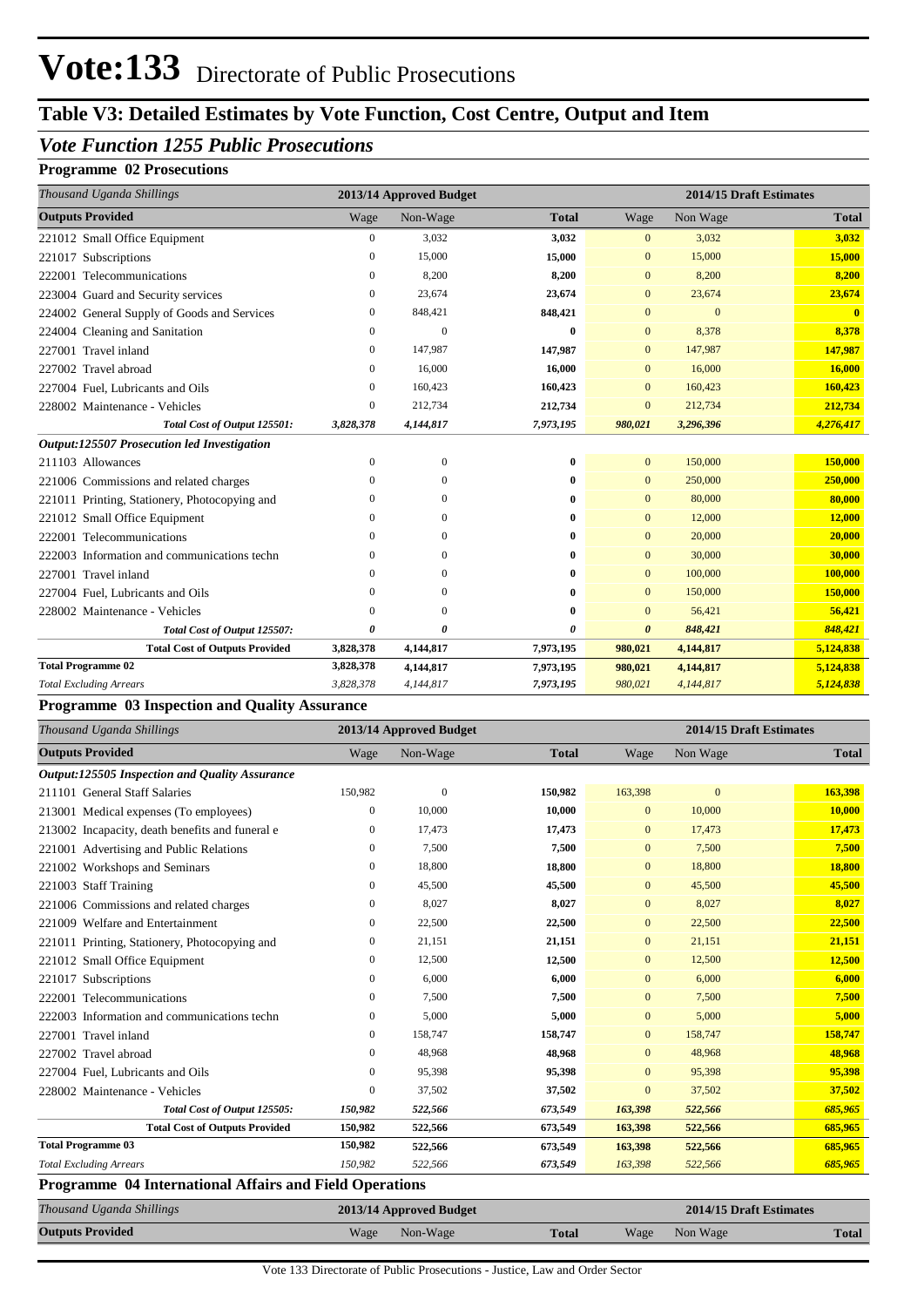## **Table V3: Detailed Estimates by Vote Function, Cost Centre, Output and Item**

### *Vote Function 1255 Public Prosecutions*

**Programme 04 International Affairs and Field Operations**

| Thousand Uganda Shillings                              |                  | 2013/14 Approved Budget |              |                |                  | 2014/15 Draft Estimates |
|--------------------------------------------------------|------------------|-------------------------|--------------|----------------|------------------|-------------------------|
| <b>Outputs Provided</b>                                | Wage             | Non-Wage                | <b>Total</b> | Wage           | Non Wage         | <b>Total</b>            |
| Output:125503 International Affairs & Field Operations |                  |                         |              |                |                  |                         |
| 211101 General Staff Salaries                          | 480,510          | $\mathbf{0}$            | 480,510      | 4,354,014      | $\boldsymbol{0}$ | 4,354,014               |
| 211103 Allowances                                      | $\mathbf{0}$     | 83,699                  | 83,699       | $\Omega$       | 83,699           | 83,699                  |
| 213001 Medical expenses (To employees)                 | 0                | 41,373                  | 41,373       | $\mathbf{0}$   | 41,373           | 41,373                  |
| 213002 Incapacity, death benefits and funeral e        | $\boldsymbol{0}$ | 62,488                  | 62,488       | $\mathbf{0}$   | 62,488           | 62,488                  |
| Advertising and Public Relations<br>221001             | $\mathbf{0}$     | 7,500                   | 7,500        | $\mathbf{0}$   | 7,500            | 7,500                   |
| Workshops and Seminars<br>221002                       | $\boldsymbol{0}$ | 25,160                  | 25,160       | $\mathbf{0}$   | 25,160           | 25,160                  |
| <b>Staff Training</b><br>221003                        | $\mathbf{0}$     | 93,485                  | 93,485       | $\mathbf{0}$   | 93,485           | 93,485                  |
| 221006 Commissions and related charges                 | $\mathbf{0}$     | 5,000                   | 5,000        | $\mathbf{0}$   | 5,000            | 5,000                   |
| 221009 Welfare and Entertainment                       | $\mathbf{0}$     | 64,483                  | 64,483       | $\overline{0}$ | 64,483           | 64,483                  |
| 221011 Printing, Stationery, Photocopying and          | $\mathbf{0}$     | 134,848                 | 134,848      | $\overline{0}$ | 134,848          | 134,848                 |
| 221012 Small Office Equipment                          | $\mathbf{0}$     | 2,997                   | 2,997        | $\overline{0}$ | 2.997            | 2,997                   |
| 221017 Subscriptions                                   | $\boldsymbol{0}$ | 6,000                   | 6,000        | $\overline{0}$ | 6,000            | 6,000                   |
| Telecommunications<br>222001                           | $\mathbf{0}$     | 20,367                  | 20,367       | $\overline{0}$ | 20,367           | 20,367                  |
| 227001 Travel inland                                   | $\mathbf{0}$     | 103,800                 | 103,800      | $\mathbf{0}$   | 103,800          | 103,800                 |
| 227002 Travel abroad                                   | $\mathbf{0}$     | 89,553                  | 89,553       | $\overline{0}$ | 89,553           | 89,553                  |
| 227004 Fuel. Lubricants and Oils                       | $\mathbf{0}$     | 132,140                 | 132,140      | $\overline{0}$ | 132,140          | 132,140                 |
| 228002 Maintenance - Vehicles                          | $\mathbf{0}$     | 139,400                 | 139,400      | $\mathbf{0}$   | 139,400          | 139,400                 |
| Total Cost of Output 125503:                           | 480,510          | 1,012,293               | 1,492,803    | 4,354,014      | 1,012,293        | 5,366,307               |
| <b>Total Cost of Outputs Provided</b>                  | 480,510          | 1,012,293               | 1,492,803    | 4,354,014      | 1,012,293        | 5,366,307               |
| <b>Total Programme 04</b>                              | 480,510          | 1,012,293               | 1,492,803    | 4,354,014      | 1,012,293        | 5,366,307               |
| <b>Total Excluding Arrears</b>                         | 480,510          | 1,012,293               | 1,492,803    | 4,354,014      | 1,012,293        | 5,366,307               |

#### **Programme 05 Records,Information and Computer Service**

| Thousand Uganda Shillings                              | 2013/14 Approved Budget |                |              | 2014/15 Draft Estimates |              |                         |  |  |
|--------------------------------------------------------|-------------------------|----------------|--------------|-------------------------|--------------|-------------------------|--|--|
| <b>Outputs Provided</b>                                | Wage                    | Non-Wage       | <b>Total</b> | Wage                    | Non Wage     | <b>Total</b>            |  |  |
| Output:125502 Information Management and Communication |                         |                |              |                         |              |                         |  |  |
| 211101 General Staff Salaries                          | 102,643                 | $\mathbf{0}$   | 102,643      | 104,800                 | $\mathbf{0}$ | 104,800                 |  |  |
| 211103 Allowances                                      | $\boldsymbol{0}$        | 26,949         | 26,949       | $\mathbf{0}$            | 26,949       | 26,949                  |  |  |
| 213001 Medical expenses (To employees)                 | $\mathbf{0}$            | 5,000          | 5,000        | $\mathbf{0}$            | 5,000        | 5,000                   |  |  |
| 213002 Incapacity, death benefits and funeral e        | $\mathbf{0}$            | 17,500         | 17,500       | $\mathbf{0}$            | 17,500       | 17,500                  |  |  |
| 221001 Advertising and Public Relations                | $\mathbf{0}$            | 7,500          | 7,500        | $\bf{0}$                | 7,500        | 7,500                   |  |  |
| 221002 Workshops and Seminars                          | $\mathbf{0}$            | 18,800         | 18,800       | $\overline{0}$          | 18,800       | 18,800                  |  |  |
| 221003 Staff Training                                  | $\mathbf{0}$            | 40,500         | 40,500       | $\bf{0}$                | 40,500       | 40,500                  |  |  |
| 221007 Books, Periodicals & Newspapers                 | $\mathbf{0}$            | 2,560          | 2,560        | $\overline{0}$          | 22,560       | 22,560                  |  |  |
| 221008 Computer supplies and Information Tec           | $\boldsymbol{0}$        | 145,499        | 145,499      | $\mathbf{0}$            | 145,499      | 145,499                 |  |  |
| 221009 Welfare and Entertainment                       | $\boldsymbol{0}$        | 65,875         | 65,875       | $\mathbf{0}$            | 65,875       | 65,875                  |  |  |
| 221011 Printing, Stationery, Photocopying and          | $\boldsymbol{0}$        | 21,150         | 21,150       | $\overline{0}$          | 21,150       | 21,150                  |  |  |
| 221012 Small Office Equipment                          | $\mathbf{0}$            | 52,500         | 52,500       | $\overline{0}$          | 52,500       | 52,500                  |  |  |
| 221017 Subscriptions                                   | $\mathbf{0}$            | 28,500         | 28,500       | $\bf{0}$                | 28,500       | 28,500                  |  |  |
| 222001 Telecommunications                              | $\mathbf{0}$            | 83,950         | 83,950       | $\mathbf{0}$            | 83,950       | 83,950                  |  |  |
| 222002 Postage and Courier                             | $\mathbf{0}$            | 42,250         | 42,250       | $\overline{0}$          | 42,250       | 42,250                  |  |  |
| 222003 Information and communications techn            | 0                       | 37,000         | 37,000       | $\mathbf{0}$            | 37,000       | 37,000                  |  |  |
| 224002 General Supply of Goods and Services            | $\mathbf{0}$            | 48,873         | 48,873       | $\overline{0}$          | $\mathbf{0}$ | $\overline{\mathbf{0}}$ |  |  |
| 224005 Uniforms, Beddings and Protective Gea           | $\mathbf{0}$            | $\overline{0}$ | $\bf{0}$     | $\mathbf{0}$            | 28,873       | 28,873                  |  |  |
| 227001 Travel inland                                   | $\mathbf{0}$            | 38,441         | 38,441       | $\mathbf{0}$            | 38,441       | 38,441                  |  |  |
| 227002 Travel abroad                                   | $\mathbf{0}$            | 22,496         | 22,496       | $\bf{0}$                | 22,496       | 22,496                  |  |  |
| 227004 Fuel. Lubricants and Oils                       | $\mathbf{0}$            | 18,000         | 18,000       | $\mathbf{0}$            | 18,000       | 18,000                  |  |  |
| 228002 Maintenance - Vehicles                          | $\mathbf{0}$            | 21,500         | 21,500       | $\mathbf{0}$            | 21,500       | 21,500                  |  |  |
| 228003 Maintenance - Machinery, Equipment              | $\mathbf{0}$            | 98,800         | 98,800       | $\overline{0}$          | 98,800       | 98,800                  |  |  |
| Total Cost of Output 125502:                           | 102,643                 | 843,643        | 946,286      | 104,800                 | 843,643      | 948,444                 |  |  |
| <b>Total Cost of Outputs Provided</b>                  | 102,643                 | 843,643        | 946,286      | 104,800                 | 843,643      | 948,444                 |  |  |
| <b>Total Programme 05</b>                              | 102,643                 | 843,643        | 946,286      | 104,800                 | 843,643      | 948,444                 |  |  |
| <b>Total Excluding Arrears</b>                         | 102,643                 | 843,643        | 946,286      | 104,800                 | 843,643      | 948,444                 |  |  |